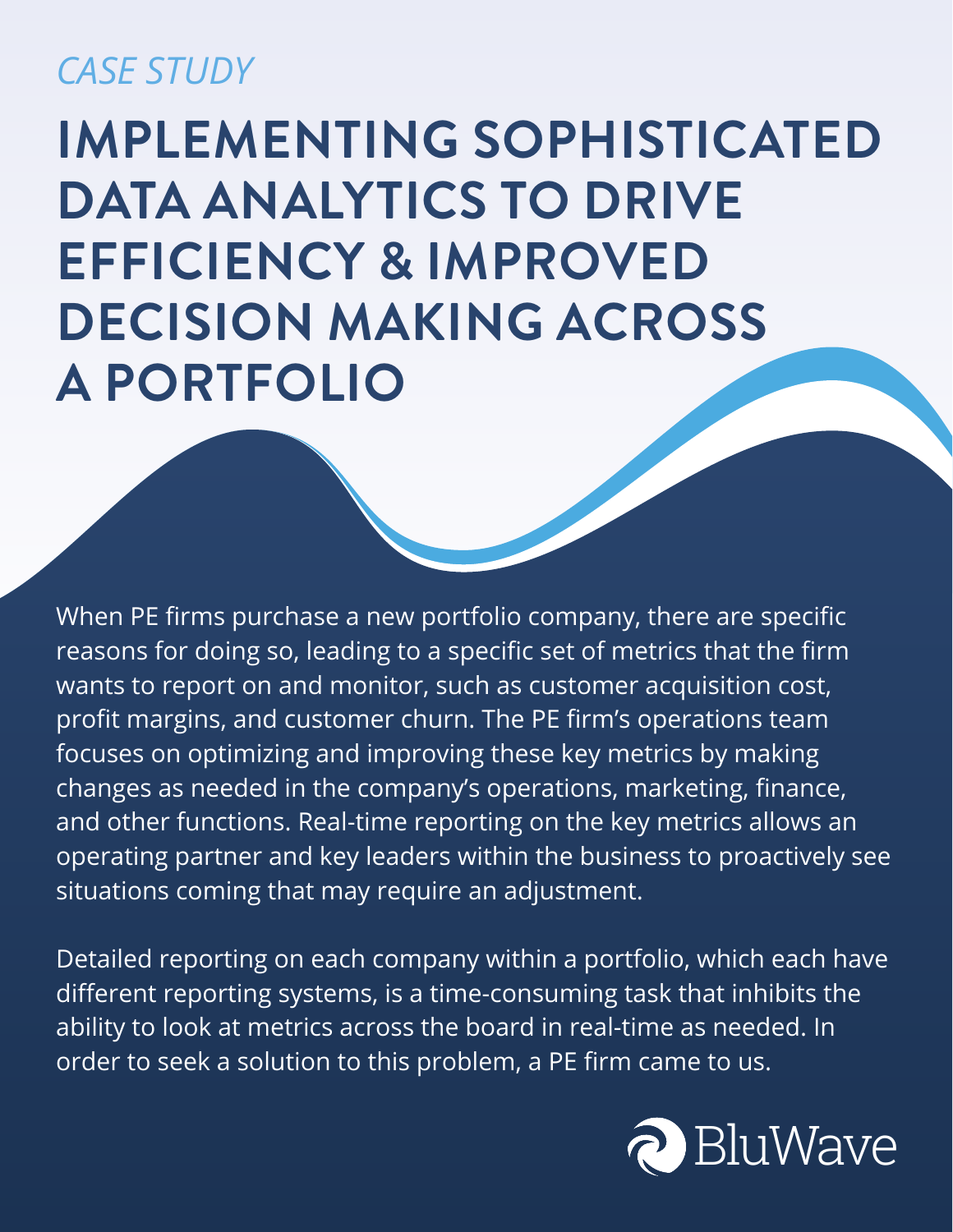

A PE firm operating partner came to us challenged by the lack of integrated systems his portfolio companies had for reporting on key metrics. Each company had different reporting measures for each of its different KPIs and digging into tthese metrics across each company in the portfolio was inefficient, inhibiting quick decision making, and consuming valuable time.

In order to win back time and monitor his portfolio companies with ease, he came to us in need of a third party that could ultimately create one dashboard that would report on all of the same metrics for each company across the portfolio. Immediately, they were looking for a group that could start by doing this for one portfolio company as a pilot, in order to see if it would be useful if scaled across the entire portfolio.



# **SOLUTION**

Leveraging our founder's 20 years in private equity, we have extensive frameworks for assessing PE-grade data analytics needs. BluWave utilizes technology, data, and human ingenuity to pre-map, assess, monitor, and maintain deep pools of data analytics resources that uniquely meet the private equity standard. We interviewed the PE firm to understand their specific key criteria and then connected them to a select pre-vetted data analytics group from our invitation-only Intelligent Marketplace that had the capabilities that fit their exacting needs.